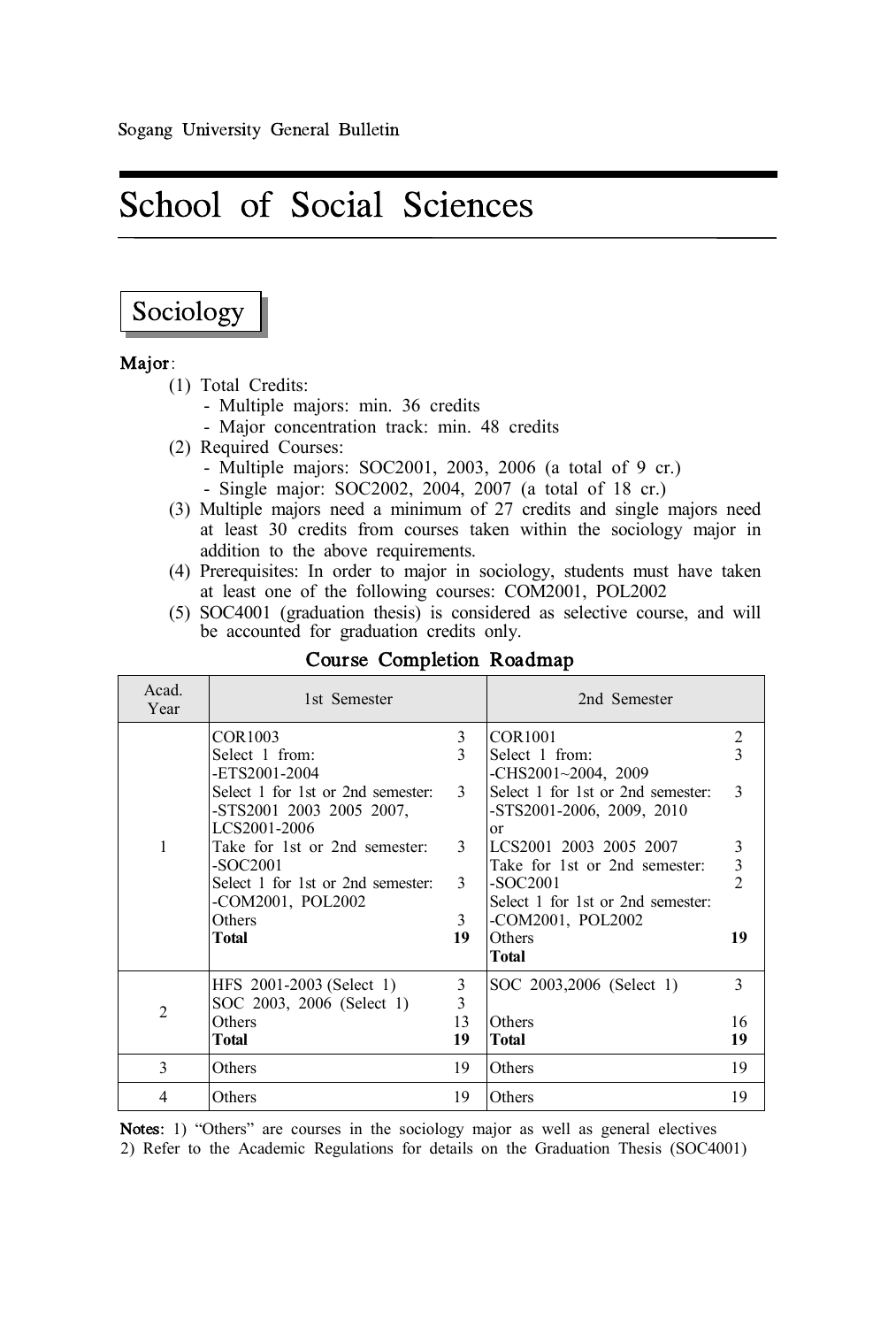#### Undergraduate Curriculum

SOC2001 Introduction to Sociology 3 cr.

An introduction to the principles of sociology including basic sociological<br>concepts and methods. Also provides an overview of important areas in sociology.

# SOC2002 Introduction to 3 cr. Anthropology

A fundamental introduction to cultural anthropology, illustrated by examples from a range of cultures.

#### SOC2003 Methods in Social 3 cr. Research

This class is a general introduction to social science research methods, including research design, sample selection, interview techniques, and the principles of probability and statistics.

# SOC2004 Social Statistics 3 cr.

(Prereq.: SOC2003)

This course allows students to learn through practicing, with the use of a computer, the basics of descriptive and inferential statistics most applicable to the social sciences.

# SOC2005 Methodology of 3 cr. Social Science

An introduction to scientific approaches, concepts, models, experiments, and theories construction. This course studies the logic of survey analysis and interpretation.

#### SOC2006 History of Sociology 3 cr.

An overview of major trends in sociological theory to the modern period.

# SOC2007 Contemporary 3 cr. Sociological Theories

(Prereq.: SOC2006)

A study of the historical connections between classical sociology and more recent theoretical approaches including structural functionalism, conflict theory, neo-Marxism, symbolic interactionism, and others.

# SOC2008 Classical Sociological 3 cr. Theories

Analysis and comparison of sociologists' theories about social structure and change, with an emphasis on Marx, Durkheim, and Weber.

SOC3001 Sociology of Culture 3 cr. This course explores culture as process and outcome, providing students with theoretical perspectives and their application to cultural phenomena.

SOC3002 Cultural Sociology 3 cr. A survey of the history of cultural research. This class also explores how concepts of culture have changed in social science, with a concentration on changing power relationships.

SOC3003 Social Psychology 3 cr. A study of human mental processes as they affect and are affected by the social group.

#### SOC3004 Formal Organizations 3 cr.

The structure and processes of various organizations.

#### SOC3005 Study on Korean 3 cr. Traditional Culture

An introduction to rural sociology and an inclusive overview of traditional culture in Korea.

#### SOC3006 Social Change 3 cr.

A study of the dynamic aspects of society, as well as concepts in planning and organization in community development.

#### SOC3007 Social Stratification 3 cr. and Social Mobility

An empirical study of social class and patterns of the movement of individuals, families, and groups between classes.

#### SOC3008 Collective Actions 3 cr. and Social Movement

A study of collective actions and social movements in relation to social changes in modern Korea.

SOC3009 Demography 3 cr.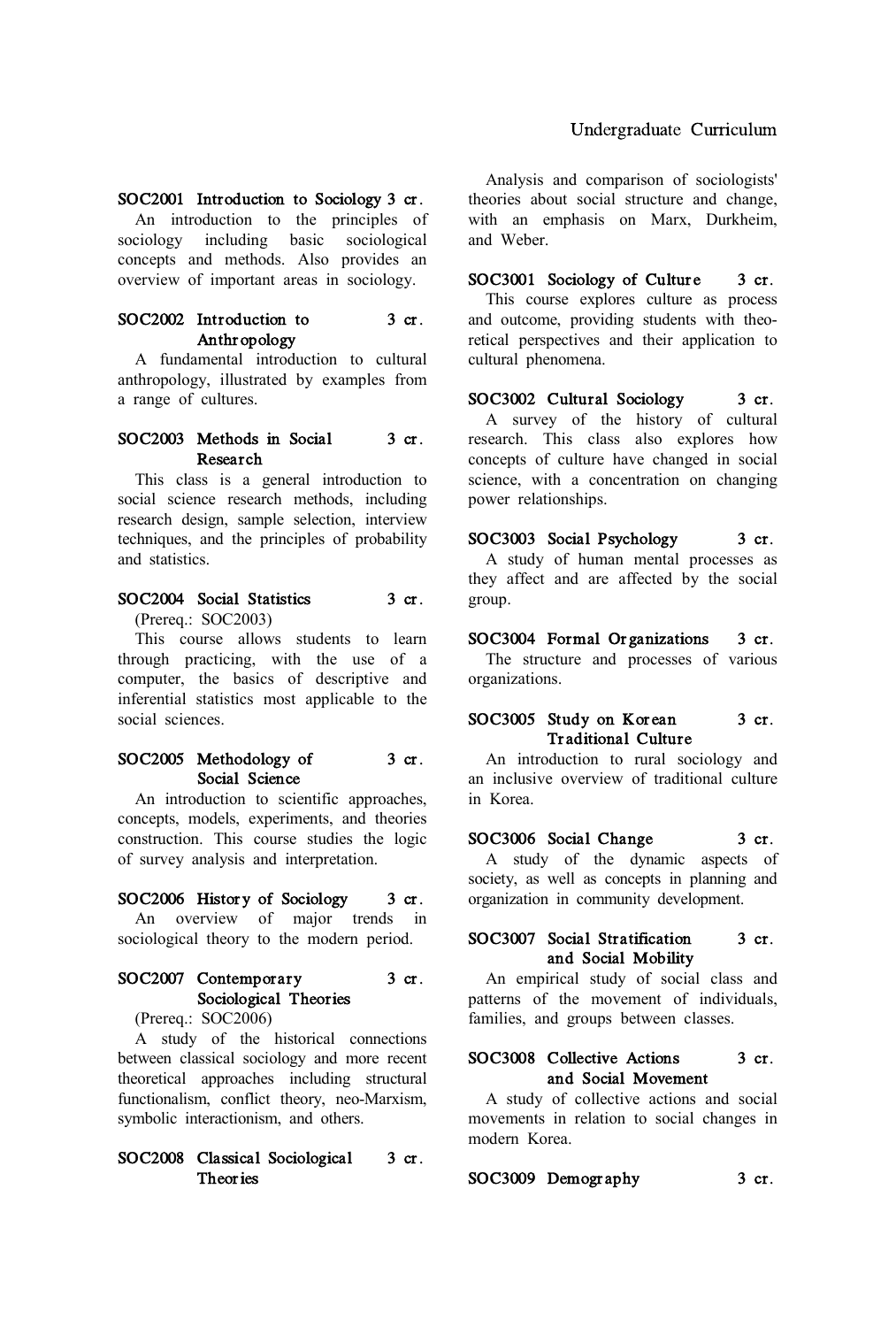Sogang University General Bulletin

This course explores the structure and processes of population changes and the relationships among society, economy, and demography.

SOC3010 Social Development 3 cr. A study of population growth and its relationship to food, housing, labor, resources, and national welfare.

SOC3011 Urban Sociology 3 cr. An introduction to urban sociology and an overview of urbanization and urban problems.

SOC3012 Gender and Society 3 cr. This class deals with theories and discussions of feminism, as well as an analysis of women's roles in Korea.

SOC3013 Sociology of Family 3 cr. A study of family structures and processes from a cross-cultural perspective.

SOC3014 Sociology of Religion 3 cr. A study of the socio-cultural dimensions of religion and its interrelations with other social institutions.

SOC3015 Sociology of Health 3 cr. A study of the socio-cultural dimensions of illness, disability, and health services.

SOC3016 Linguistic Sociology 3 cr. A survey of socio-cultural aspects of language, including socio-linguistics.

SOC3017 Sociology of Art 3 cr. As art reflects society, society is also influenced by art. In this class students explore the relationship between art and society.

#### SOC3018 Sociology of 3 cr. Everyday Life

This course interprets social reality through the microscopic prism of everyday life, utilizing perspectives from Simmel, Weber, Benjamin, Schutz, and Maffesoli.

# SOC3019 Sociology of Education 3 cr.

A study of education as a social process,

this course explores the relationships among education, society, and an individual's educational process. In particular, it examines not only the interaction between educational and other social systems, but also the relationship between inequality and education.

#### SOC3020 Globalization and 3 cr. Post-Industrial Society

This course explores industrialization's structural characteristics and process of change in connection with globalization, informatization, and development.

#### SOC3021 Social Policy and 3 cr. the Welfare State

A study of the development of social policy in Western welfare states and Korean social policies.

SOC3022 Economic Sociology 3 cr. A survey of sociological approaches to the economy in the development of capitalist societies.

SOC3023 Environmental Sociology 3 cr.

This class explores environmental problems in modern society.

SOC3024 Political Sociology 3 cr. An analysis of political systems from a sociological frame of reference.

SOC3025 Sociology of Law 3 cr. A study of how law is found in society

and how laws change under varying social conditions.

#### SOC3026 Sociology of 3 cr. Communitarian Capitalism

This class diagnoses problems with contemporary capitalism and searches for possible remedies so as to preserve a sense of community in a renovated form of capitalism.

#### SOC3027 Sociology of Deviance 3 cr. and Social Control

A review of major theoretical traditions that explain deviant behaviors, and an exploration of new horizons to reduce the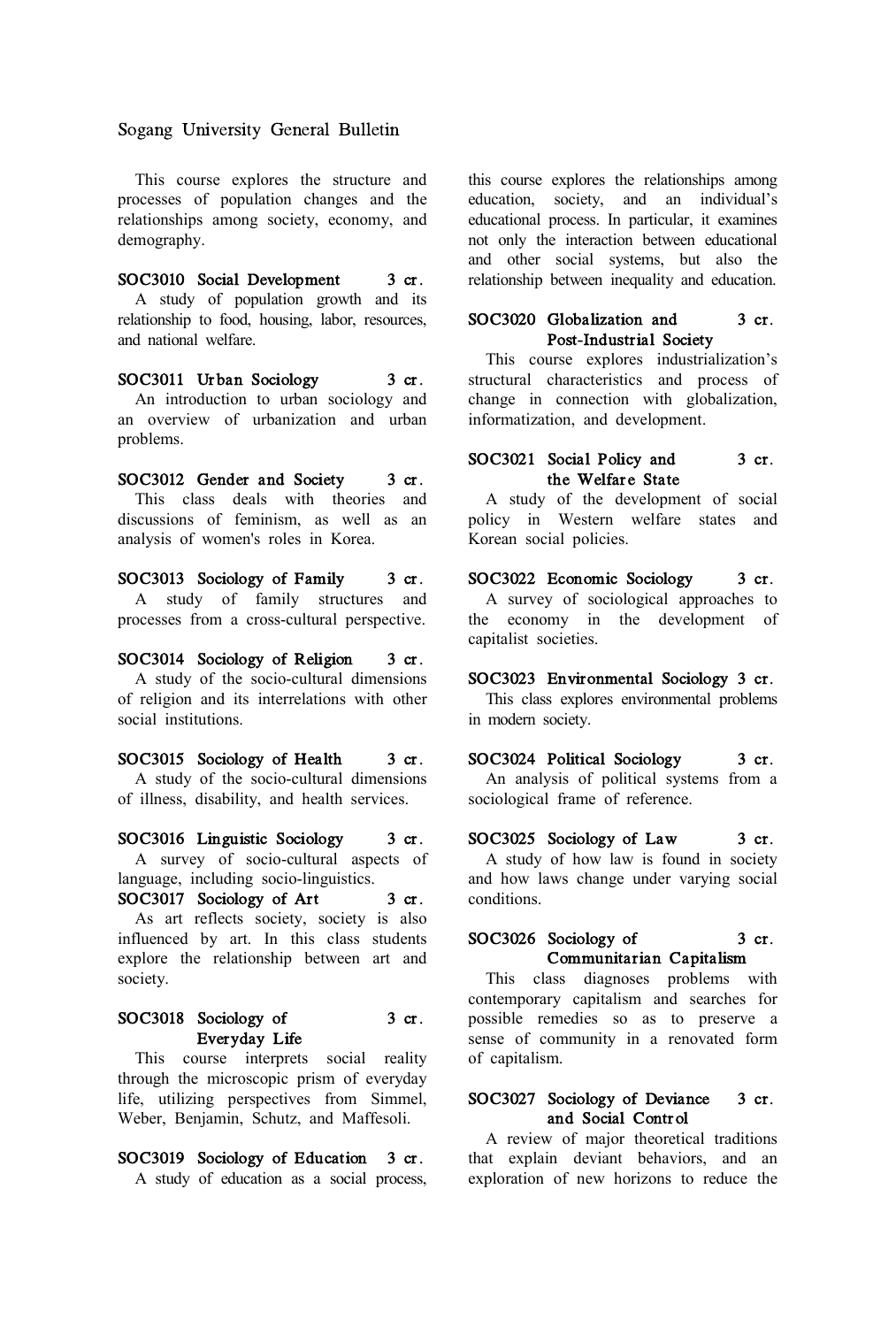gap between theory and reality.

SOC3028 Social History of Inequality 3 cr. Investigates historical varieties in which inequality manifests itself and advances toward more meaningful ways to cope with them.

SOC3029 History of Social Thought 3 cr. A review of social thought from the early period to modern times.

SOC3030 Sociology of Knowledge 3 cr. This course analyzes socio-historical knowledge, which is the groundwork of knowledge and belief.

SOC3031 Sociology of Science 3 cr. This course looks at research about the relationship between science and society.

#### SOC3032 Modern Society and 3 cr. **Generation**

A study of how the concept of "generation" is a driving factor in societal and historical transformation. The idea of<br>generation is a key variable in generation is a key variable in understanding the rapid transformation of modern society. This course provides students with theoretical perspectives and their application to issues in Korea.

#### SOC3033 Sociology of Image 3 cr. and Imagination

A study of image and imagination from a sociological perspective. Modern civilization is characterized by image, owing to the development of communication technology and media. This course examines how image and imagination function in modern everyday life and explores the meaning of our life in the "civilization of image."

#### SOC3034 International Migration 3 cr. and Transnationalism

This course looks at international migration from a comparative perspective. International migration charges us to rethink not only the changes in demography and labor markets, but also citizenship, nationhood, and the issue of race and ethnicity beyond national boundaries. Korea is not an exception in these issues, as it is transforming from a sending country to a receiving one. This course provides students with theories of international migration, and overview of the US and Asia, and the thematic issues particularly related to Korea.

# SOC3035 Comparative 3 cr. Cultural Studies

A comparative study of socio-cultural patterns.

Area Studies: Each of the following courses (SOC3036-3039) will survey the characteristic social and cultural institutions and processes of the area indicated, including its prehistory and its contemporary tendencies. Particular ethnic groups within the area will be selected for detailed analysis as examples illustrating the range of social and cultural patterns to be found in the area.

#### SOC3036 Area Study (East Asia) 3 cr. (lect.: 3hr)

SOC3037 Southeast Asia Study 3 cr. Globalization and modernization have rapidly transformed Southeast Asia. This course selects major countries in Southeast overview of their changes with a focus on economic development, interaction of local and global culture, political change, and their relationship with Korea.

#### SOC3038 Social behavior and 3 cr. Culture

A study of human nature from diverse viewpoints. This course first examines an evolutionary perspective on the origin of the human species and then explores the implications of human language and symbolism. Building on scientific studies on human nature, this class also discusses micro-sociological issues, including social identity, everyday relations, and group dynamics. Theoretical tools are used to analyze the strategic dimension of social interaction as well as to understand the dynamic interactions between nature and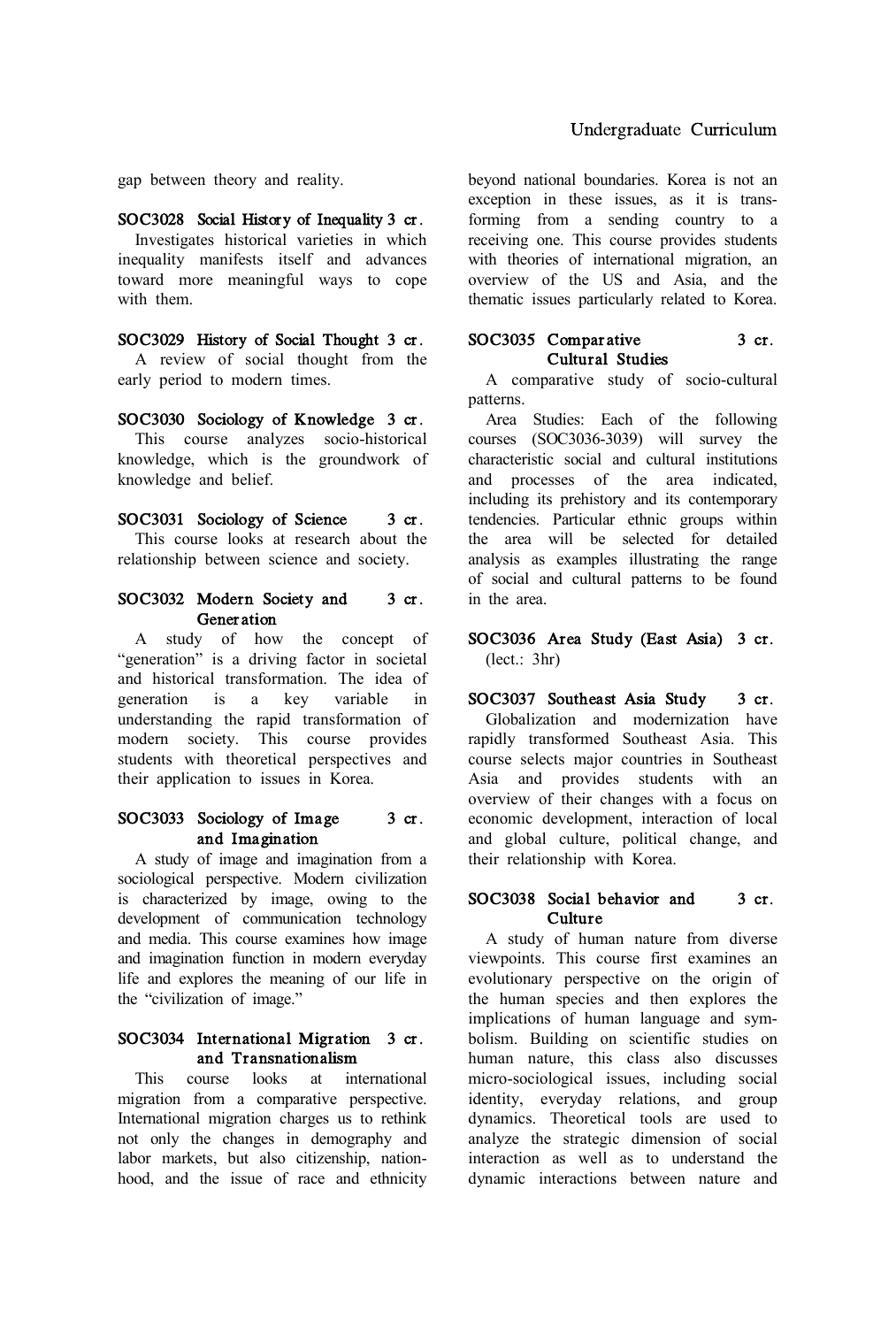Sogang University General Bulletin

culture.

#### SOC3039 Study of 3 cr. the European Union

This course examines the genesis of the EU and compares its social, political, and economic configurations with those of other societies.

#### SOC3040 Ethnic Studies 3 cr.

A study of cooperation, conflict, and assimilation among various ethnic and racial groups.

#### SOC3041 Development of 3 cr. World Society

An examination of the emergence and historical development of global society in terms of its structure and institutions.

#### SOC3042 Religion and Social 3 cr. Movement

This course studies various contexts in which religion plays a role in social movements, with a special focus on our own experiences.

#### SOC3043 Gerontology 3 cr.

This course looks into the theory and study methodologies of issues pertaining to the elderly, and then analyzes current welfare policies.

#### SOC3044 Social Problems 3 cr.

The study of social disorganization and factors in social control.

#### SOC3045 Sociology of Tradition 3 cr. and the Future

This course brings to light the persevering nature of traditions that have survived in the modern and postmodern<br>world and then searches for a world, and then searches for a methodology to make the most of them in enriching our future.

#### SOC3046 Korean Society 3 cr.

A general survey of Korean society: kinship, social organization, and religion, as well as economic systems of traditional and contemporary Korean society.

SOC3047 Korean Social History 3 cr. This course is a general survey of theories of social history and of changes in Korean social history.

SOC3048 Historical Sociology 3 cr. This course helps students learn to utilize the dimension of history in explaining society while evaluating the role social theory plays in the study of historical facts.

SOC3049 Social Research Exercise 3 cr. Students develop their researching skills by looking into a social situation and writing a report.

SOC3050 New Sociological Theories 3 cr. This course discusses the latest social theories including those of Bourdieu, Habermas, and Giddens.

SOC3051 Market and Society 3 cr. A study of how a rational perspective could be applied to various topics in sociology and economics. This course examines rationality assumptions and other methodological issues. Building on this discussion, it analyzes social exchange, network, norm, and agency-structure dynamics. It also deals with social embeddedness of economic actions and discusses nonmarket foundations of market principles. In this, it examines the historical dimensions of the emergence of the modern market and its social implications from the view of political economy.

# SOC3052 Ethnographic 3 cr. Research Exercise

Students do ethnographic research at sites that display multi-cultural contact or cultural transformation in Korea.

#### **SOCG007**(Common Course in Bachelor and Master) **Social Statistics Practice 3 Credits**

This course gives a chance to practice Social Statistics in the level of graduate school to the students taking the course of the Practice of Social Research and Social